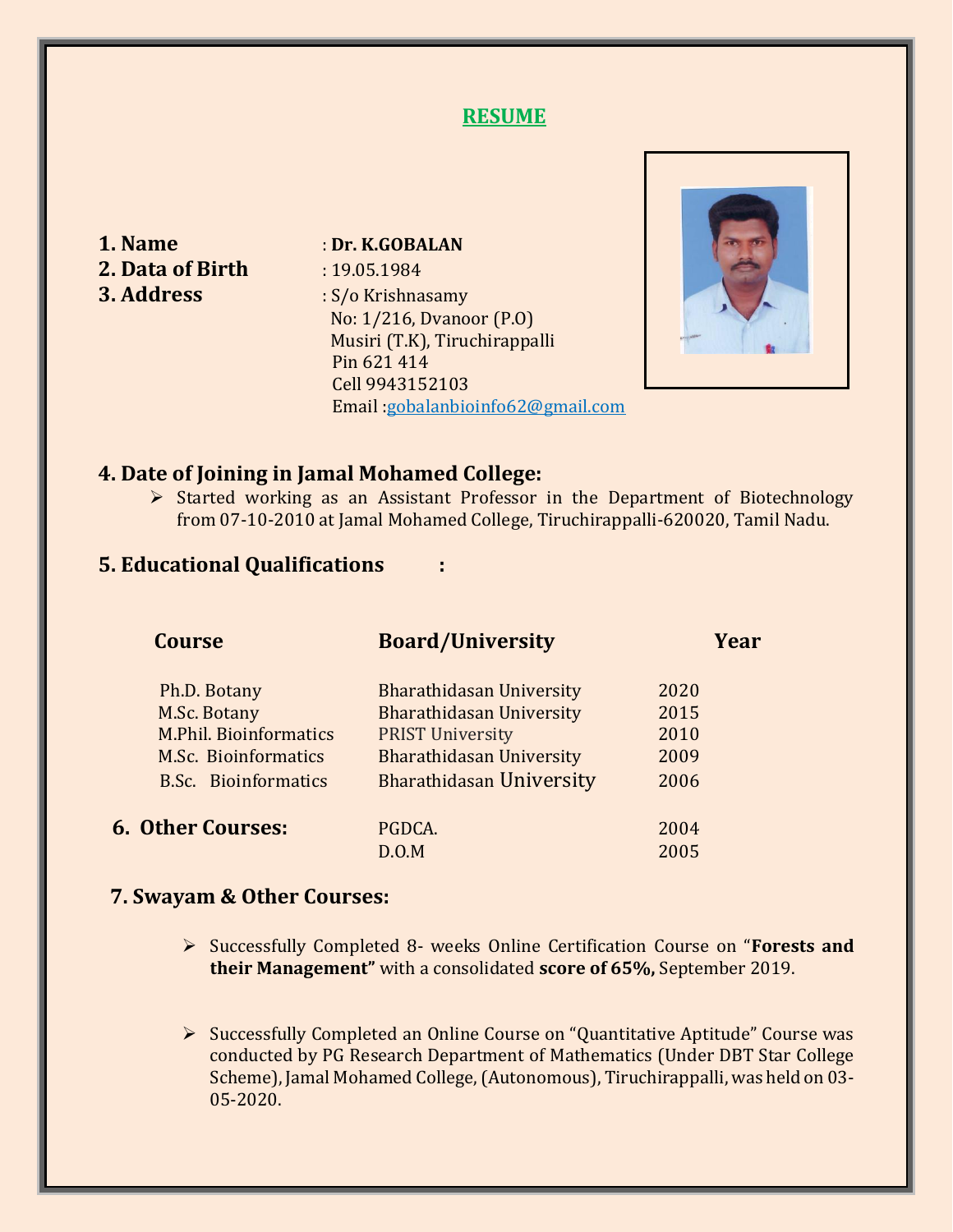Successfully Completed "**National Level E-Certificate Course on Plant Tissue Culture"** conducted by Department of Botany Vinayak Vidnyan Mahavidyalaya, Maharashtra.1 June to 7 June 2020.

 Successfully Completed **Online Certificate Course on "Data Analysis for Life Sciences Using R Programming"** conducted by Guru Nanak Centre for Research(GNVR), Guru Nanak College, (Autonomous), Velachery,Chennai.14-10- 2020 To 23/10/2020

#### **8. Teachine Experience:**

M.Phil **:** 04 Years

Undergraduate **:** 11 Years 1 Months Postgraduate **:** 10 Years 1 Months

## **9. Areas of Specialization:**

- 1. Bioinformatics
- 2. Molecular Modeling
- 3. Drug Discovery and Drug Design
- 4. Genomic and Proteomics

# **10. Subjects Taught:**

| <b>In Theoretical Aspects</b> | : Biological Papers                               |
|-------------------------------|---------------------------------------------------|
|                               | <b>System Biology</b>                             |
|                               | <b>Computational Biology</b>                      |
|                               | <b>Cell Biology</b>                               |
|                               | <b>Molecular Biology</b>                          |
|                               | <b>Biological Databases and its Applications,</b> |
|                               | <b>Advanced Bioinformatics,</b>                   |
| <b>Computing Papers</b>       | : RDBMS Database and HTML                         |
|                               | Data Mining and Data                              |
|                               | <b>Warehousing, Neural Network</b>                |
| <b>Hands on Exper</b>         | : RDBMS and HTML Lab                              |
|                               | C, $C++$ with OOPS lab                            |
|                               | <b>PERL Label</b>                                 |
|                               |                                                   |

(I know how to apply those 3 languages in Biological aspect also) a. Molecular Modeling and Drug Designing ARGUS Lab GCG Lab.

| Software Exposure          | : Platforms Windows, LINUX and UNIX |
|----------------------------|-------------------------------------|
| <b>Programming</b>         | $: C, C \rightarrow V$ isual Basic, |
| <b>Scripting Languages</b> | : VB script, HTML,                  |
| <b>Databases</b>           | : Oracle 8i, Ms - Access,           |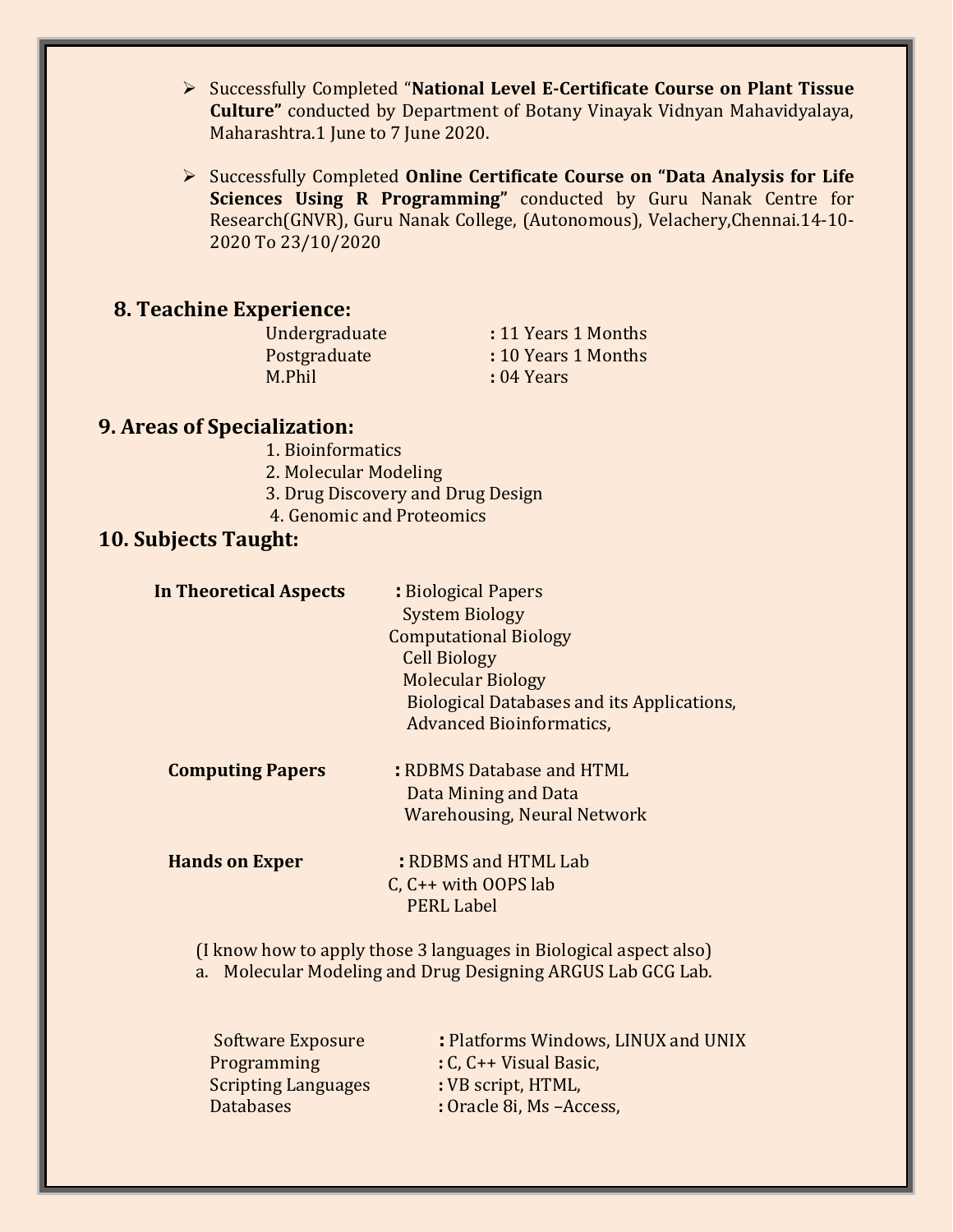| <b>Bioinformatics Tools</b> |  |
|-----------------------------|--|
|-----------------------------|--|

| <b>Molecular Software</b>            | : RasMol, Cn 3d, spdby, Argus                   |
|--------------------------------------|-------------------------------------------------|
| <b>Alignment &amp; Editing Tolls</b> | : BLASTA, FASTA, Clustal-W package,             |
| <b>Phylogenetic Analysis</b>         | : Clustal X and Clustal W, PHYLIP               |
| Paskages                             | : GCG Package, InseatII, Discovery Studio.      |
| <b>Tolls</b>                         | : Gene builder, SOPIMER.                        |
| <b>Structural Databases</b>          | : CATH, SCOP, FSSP, PDB, PDBSUM                 |
| <b>Gene Predication</b>              | : Expasy tools (HomologyModeling) using SPDBV   |
| <b>Multiple Alignment-</b>           | : Domain/Motif databases, BLOCKS, PRINTS, SBASE |
|                                      |                                                 |

#### **11. Languages Known : Tamil and English**

# **12, Administrative Position held in the College:**

 Serving as a **Sub-Warden** – **Khajamian Hostel,** Jamal Mohamed College (Autonomous), Tiruchirappalli: From 07-5-2010, to Till Date.

# **13. Seminars and Workshops Organized:**

| S.No | Name of the Seminar/<br>Conference/Workshop   | International<br>/National<br><b>State</b><br>Level | Date(s)                           | Organizing<br>Secretary | Name of the Name of the<br>Funding<br>Agency |
|------|-----------------------------------------------|-----------------------------------------------------|-----------------------------------|-------------------------|----------------------------------------------|
|      | "Frontiers in<br>Biosciences" (FIB -<br>2016) | <b>National</b>                                     | 5 <sup>th</sup><br>March<br>2016. | Dr.K.Gobalan            | MC,Trichy                                    |

## **14. E- Content:**

| S.No | Topic                                | Link                    |
|------|--------------------------------------|-------------------------|
|      | <b>Collection of Medicinal Plant</b> | VID-20200723-WA0074.mp4 |

# **15. Detalis of Orientation / Refresher Course Attened:**

 Underwent a 4-week Orientation Programme through Online for **"Faculty in Universities/Colleges/Institutes of Higher Eduction"** Conducted by Teaching Learning centre, Ramanujan College, University of Delhi under the aegis of Ministry of Human Resource Development, June 04-July 01 2020.

# **16. Research Paper Publication (Internation & National Journal):**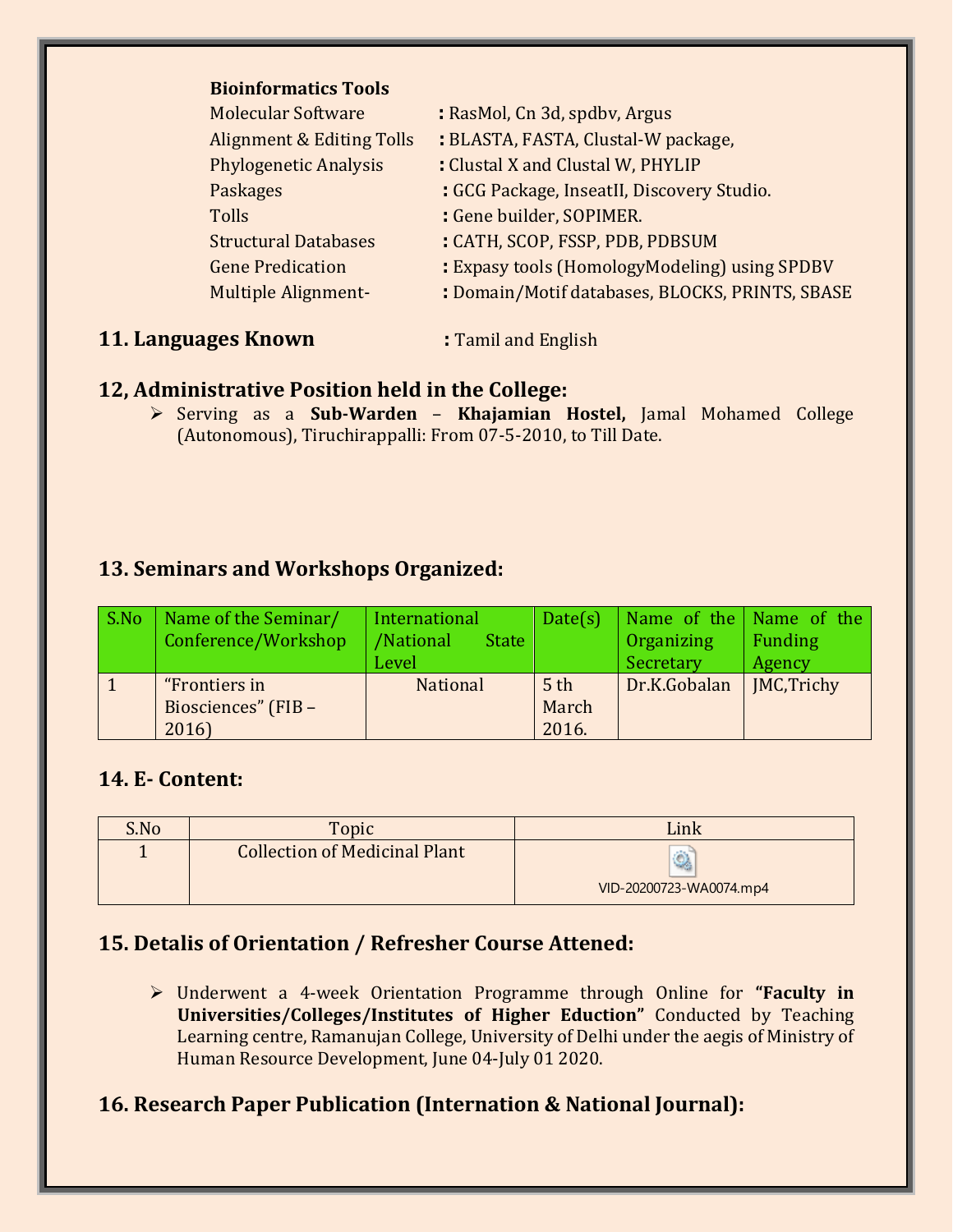- **K. Gobalan,** PG and Research Department of Biotechnology, Jamal Mohamed College, Trichy 20. "**Molecular Modeling Study and Computer–Aided Drug Design of Peptide Deformylase PDF Inhibitors"**. World Journal of Pharmaceutical Research, 3(10), 801-806.
- **K. Gobalan ,** PG and Research Department of Biotechnology, Jamal Mohamed College, Trichy 20. **"Drug Discovery and Computer Drug Design"** International Journal of Advance Engineering and Research Development, 3(1):2348 – 6406.
- K.Gobalan, S. Ahamed John, and 2015 "**Phylogenetics Tree using Multiple Sequence Alignment in Medicinal Plant**". International Journal of Advanced Research in Biological Sciences,5(1): 2348 – 8069.
- K.Gobalan, Dr.S.Ahamed John **"Applications of Bioinformatics in Genomics and Protemics "**Journal of Advanced Applied Scientific Research - ISSN: 2454-3225.

# **17. Papers Presented in Seminars / Conferences:**

- Actively participated in "Technology in Life Science" and presented a paper on, "Nano Biotechnology. AUG 2007 Dr.G.R Damodaran College of Science, Coimbatore.
- $\triangleright$  Actively participated in "Application of Bioinformatics in the Analysis of Biological data" and presented a paper on *Best research Paper* **2st prize and young scientific award** National conference on Advances in Modern Biology and Environment, Dept. of Zoology, HH The Rajah's Govt. College, Pudukkottai – 62200 17 & 8, February, 2013.
- $\triangleright$  Actively participated in "Applying of Bioinformatics tools in Biodiversity" and presented a paper on National conference on current challenges in environment, organized by Dept. of Zoology, JMC, and Trichy. March 7<sup>th</sup> and 8<sup>th</sup>, 2013.
- $\triangleright$  Actively participated in "Identification and functional analysis of novel parolin type peptide 1 isomers from gossipier hirsufum" and presented a paper on national seminar on recent advances in plant science 13th March 2014. Organized by post graduate and research department of botany, Jamal Mohamed College (Autonomous), Trtuchirappalli.
- Actively participated in "Drug Discovery and Development" and presented a paper on International Conference on Challenges to Environmental and Health, Organized by the PG & Research Department of Zoology, Jamal Mohamed College (Autonomous), Trtuchirappalli, 30th January, 2020.
- $\triangleright$  Actively participated in the National seminar on "Human Microbiota An Ecological Approach" and presented a paper on Organized by P.G & Research Department of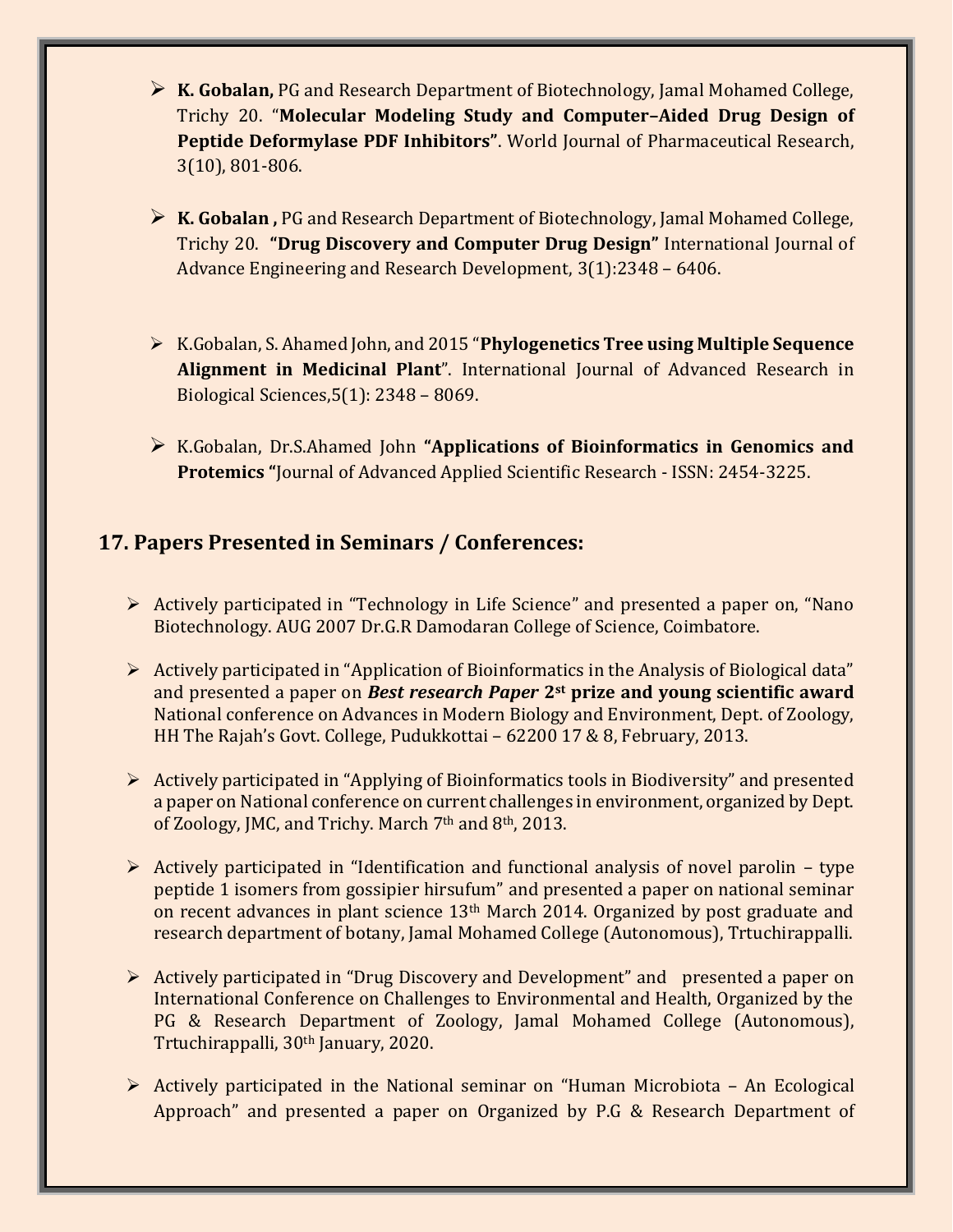Botany,St.Joseph's College, (Autonomous), Tiruchirappalli in Association with Trichy Obstetric and Gynecological Society(TRIOGS), Tamil Nadu,India on 22nd January 2020.

 $\blacktriangleright$ 

# **18. Honors/Awards:**

 **"Application of Bioinformatics in the Analysis of Biological data"** and presented a paper on **Best research Paper 2st prize and young scientific award** National conference on Advances in Modern Biology and Environment, Dept. of Zoology, HH The Rajah's Govt. College, Pudukkottai – 62200 17 & 18, February, 2013.

## **19. Details of Seminars / Conferences / Workshops Attended:**

- Attended 2 days National Workshop on "Perspectives and Future Trends in Biological Sciences" Aug 2006, conducted by Selvam Arts and Science College, Namakkal.
- Attended I Day Worshop On National Seminar On Bioinformatics March 2005 Bharathidasn University, Trichy.
- Attended 2 days' Workshop on National Seminar Bioinformatics Feb 2009 Bharathidasan University.
- Attended 1 Day Dtate Level Seminar on "BIO.SCI-K5" Sep 2005 Arignar Anna Govt. Arts College Musiri.
- Attended 1 day State Level Seminar on "BIO.SCI-K6" 2006 Bharathidasan University.
- Attended 2 day National Workshop on Science Academics Lecture Workshop on "Thrust Areas in Life Sciences"31st January to 2nd February, 2013. Organized by Dept. of Biotechnology, Cauvery College for Women, Trichy.
- Attended One day State level seminar on "Emerging Advancements in Biosciences" Department of Microbiology and Biotechnology, Jamal Mohamed College, Trichy – 20 17th March, 2012.
- Attended 2 day participated in the CSIR Sponsored National Seminar on Frontiers in Biotechnology Nehru Memorial College (Autonomous) Puthanampatti 621 007 8th & 9th August 2013.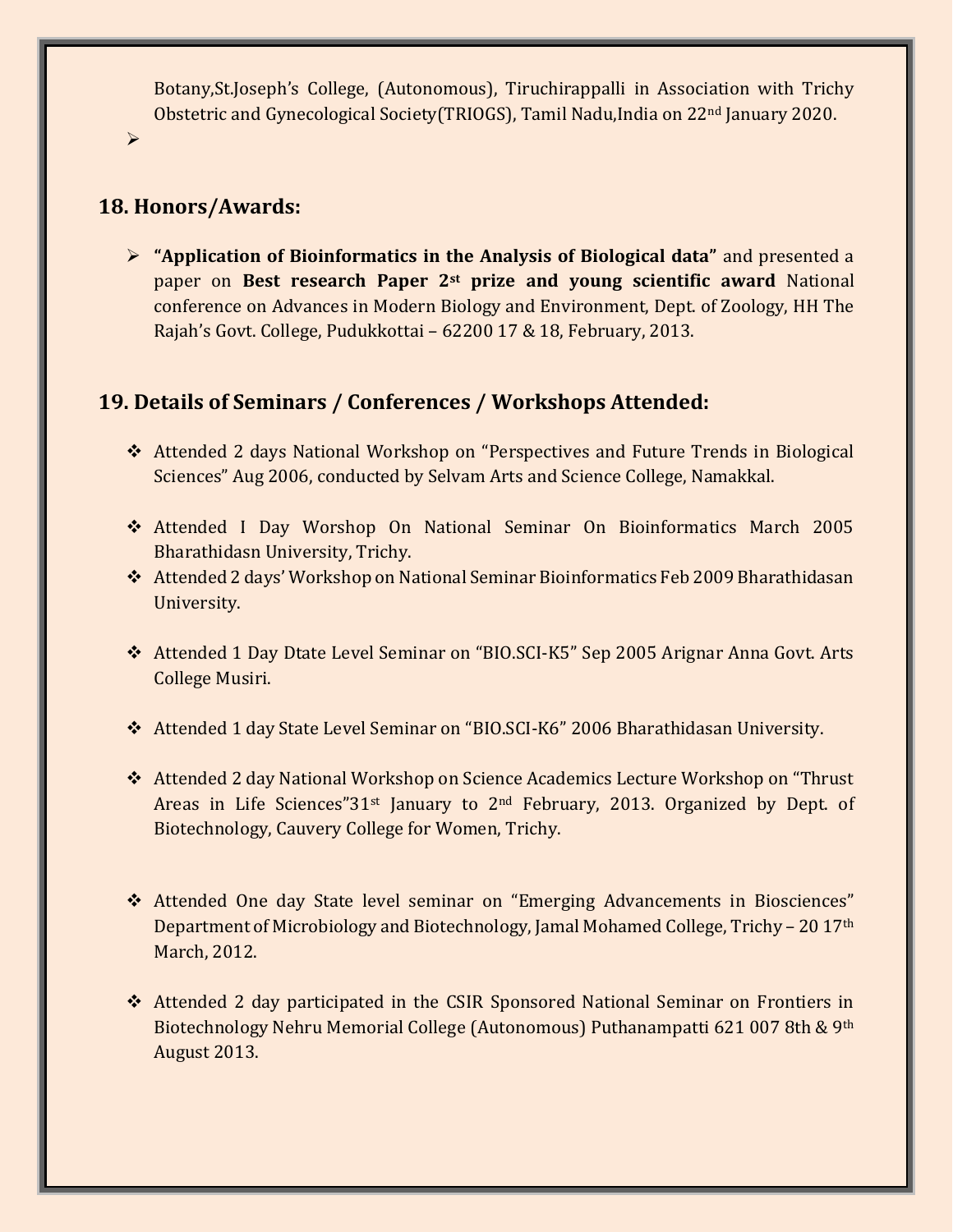- Attended 2 days' "Workshop on Protein Separation Technique and Molecular Docking Studies". PG & Research Department of Biotechnology and Bioinformatics, 'PRODOCK 2014' Bishop Heber College, Tiruchirappalli on March 21 and 22, 2014.
- Attended 3 days participated in the Science Academies Lecture Workshop on "Recent Trends in Biology and Biotechnology". Organized by P.G & Research Department of Biotechnology, Jamal Mohamed College, Tiruchirappalli on 29th to 31 January, 2014.
- Actively participated in "Application of Bioinformatics in the Analysis of Biological data" and presented a paper on Best research Paper 2st prize and young scientific award National conference on Advances in Modern Biology and Environment, Dept. of Zoology, HH The Rajah's Govt. College, Pudukkottai – 62200 17 & 8, February, 2013.
- Actively participated in the International Seminar on "Emerging Trends in Biological Research (ETBT 2018)" Organized by P.G & Research Department of Biotechnology & Microbiology, Jamal Mohamed College, (Autonomous), Tiruchirappalli on 3rd March,2018.
- Actively participated in the "International Conference on Cencer Inferno and Its Prevention Strategies"(ICCIPS-2019, Organized by P.G & Research Department of Biochemistry, Periyar EVR College, (Autonomous) , Tiruchirappalli 22nd February 2019.
- Actively participated in the National seminar on "Human Microbiota An Ecological Approach" . Organized by P.G & Research Department of Botany, St.Joseph's College, (Autonomous), Tiruchirappalli in Association with Trichy Obstetric and Gynecological Society (TRIOGS), Tamil Nadu, India on 22nd January 2020.
- Actively participated in the "International Conference on Prospect of Biosciences in Transdisciplinary Research -2020" Organized by Bishop Heber College, Tiruchirappalli on 21st & 22nd January, 2020.
- Actively participated in the International Conference on "Sustainable Management and Conservation on National Resources" (Sponsored by National Biodiversity Authority, Government of India) Organized by EVR College, (Autonomous) , Tiruchirappalli on 15th February 2020.

| S.No | <b>Orientation/Refresher Course</b>                                          | Institution where attened and<br><b>Place</b>               | Date(s)                           |
|------|------------------------------------------------------------------------------|-------------------------------------------------------------|-----------------------------------|
|      | Two Weeks Faculty Development<br><b>Program on "Managing Online Classes"</b> | <b>Sponsored by Ministry</b><br>Human Resource Development, | of $20/04/2020$<br>T <sub>o</sub> |
|      | and Co-Creating MOOCS"                                                       | Pandit Madan Mohan<br>(MHRD)                                | 06/05/2020                        |

## **20. Participation in Faculty Development Programme:**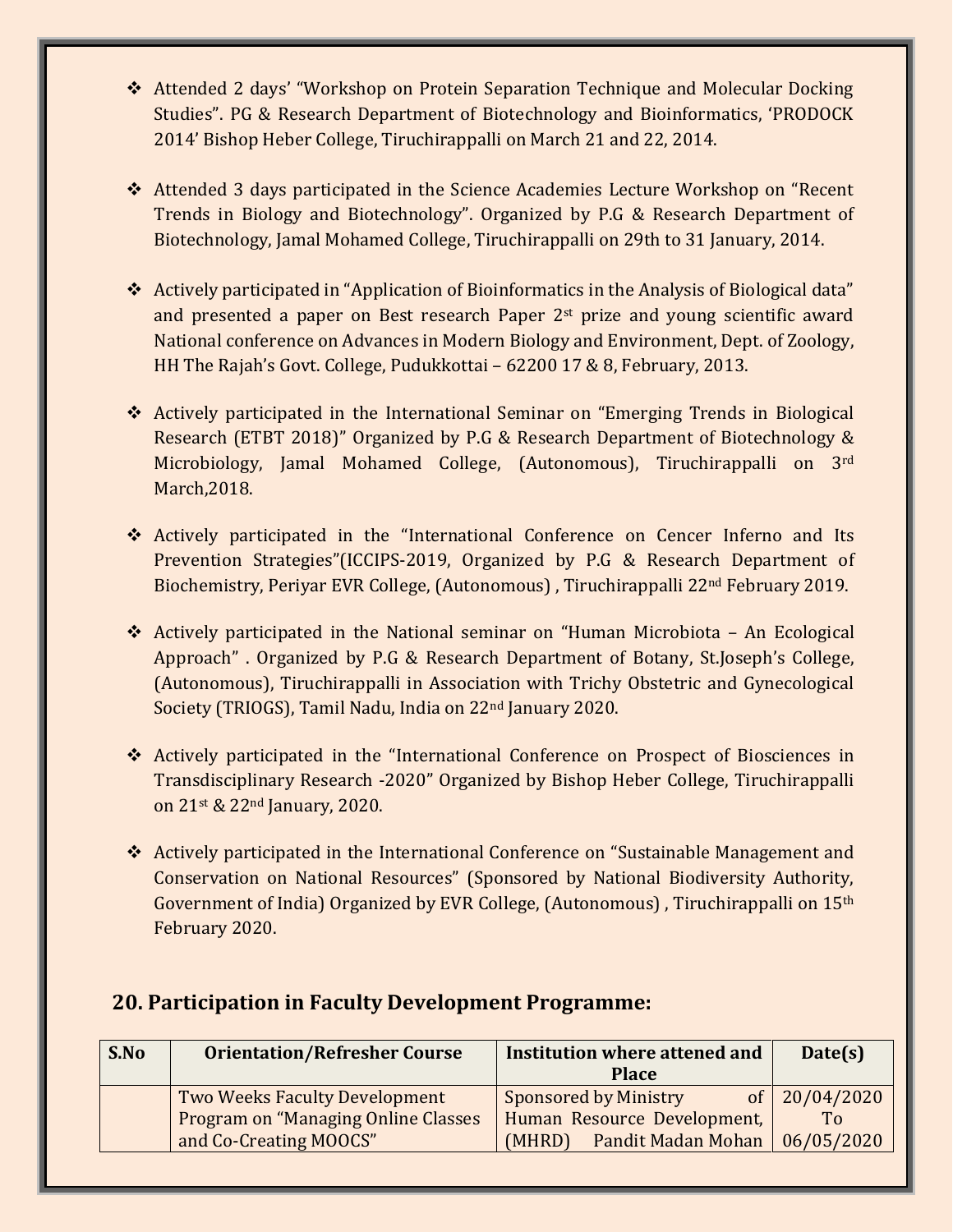|                                                                                                                               | Malaviya National Mission on<br>Teachers and Teaching Centre<br>Ramanujan College, University<br>of Delli                                                                                                                                                                                                  |                                            |
|-------------------------------------------------------------------------------------------------------------------------------|------------------------------------------------------------------------------------------------------------------------------------------------------------------------------------------------------------------------------------------------------------------------------------------------------------|--------------------------------------------|
| <b>Faculty Development Program on "The</b><br>Story Telling in Academic<br>Art of<br>Waiting"                                 | Organized by Department of<br><b>Business</b><br>Administration,<br>Cauvery College For Woman<br>(Autonomous), Tiruchirappalli                                                                                                                                                                             | 09/05/2020                                 |
| International Faculty Development<br>Program on "Research Methodology"                                                        | Organized by the Department of<br><b>Communication Media, Auxilium</b><br>College (Autonomous), Vellore,<br>Tamil Nadu, India.                                                                                                                                                                             | 04/06/2020                                 |
| International Faculty Development<br>Program on "Advancement in Applied<br>Chemistry" (ACC 2020)                              | Organized by the Department of<br>Science, St.Joseph's College of<br>Engineering, Chennai.                                                                                                                                                                                                                 | 06/06/2020<br>T <sub>o</sub><br>07/06/2020 |
| Seven Day Faculty Development<br>Program on "Exposure in Moodle<br><b>Learning Management System"</b>                         | Organized by the Department of<br>the<br>PG<br>and<br>Research<br>$\sigma$<br>Chemistry,<br>Department<br>Auxilium College (Autonomous),<br>Vellore in association with the<br>Spoken Tutorial Project, IIT<br>Bombay funded by the National<br>Mission on Education through<br>ICT, MHRD, Govt. of India. | 08/06/2020<br>T <sub>o</sub><br>14/06/2020 |
| <b>Five Days Online Faculty Development</b><br>Program on "Digital Image Processing<br>with Research Methodology"             | Organized by Karpagam College<br>of Engineering, Coimbatore.                                                                                                                                                                                                                                               | 15/06/2020<br>To<br>19/06/2020             |
| Faculty<br>Development<br>Program<br>demonstration<br>included a<br>with<br>organized hands on exposure<br>in<br>Python 3.4.3 | Organized by the Department of<br>Computer Science, Kaypeeyes<br>College of Arts & Science,<br>Kotagiri, and The Nilgiris in<br>association with Spoken Tutorial<br>Project, IIT Bombay, MHRD,<br>Govt., of India.                                                                                         | 24/06/2020<br>To<br>29/06/2020             |
| Faculty<br>Development<br>Week<br>One<br>International "Intelligent<br>Program<br>Systems"                                    | Organized by Department of<br>Computer<br>Science<br>and<br>Engineering,<br>University<br>$\sigma$<br>Bareilly.                                                                                                                                                                                            | 29/06/2020<br>T <sub>o</sub><br>04/07/2020 |
| Faculty Development Program<br>on<br>"Recent Trends in Life Sciences"                                                         | Organized by Department of<br>Zoology,<br>College,<br>St.Jude's<br>Thoothoor.                                                                                                                                                                                                                              | 06/07/2020<br>To<br>10/07/2020             |
| Three Day Online Faculty Development<br>Program on "Excerpts of Research<br>Methodology and Processes"                        | <b>Organized by Department of</b><br><b>Tirumala Engineering</b><br>College, Narasaraopet, Guntur                                                                                                                                                                                                          | 20/07/2020<br>To<br>22/07/2020             |
|                                                                                                                               |                                                                                                                                                                                                                                                                                                            |                                            |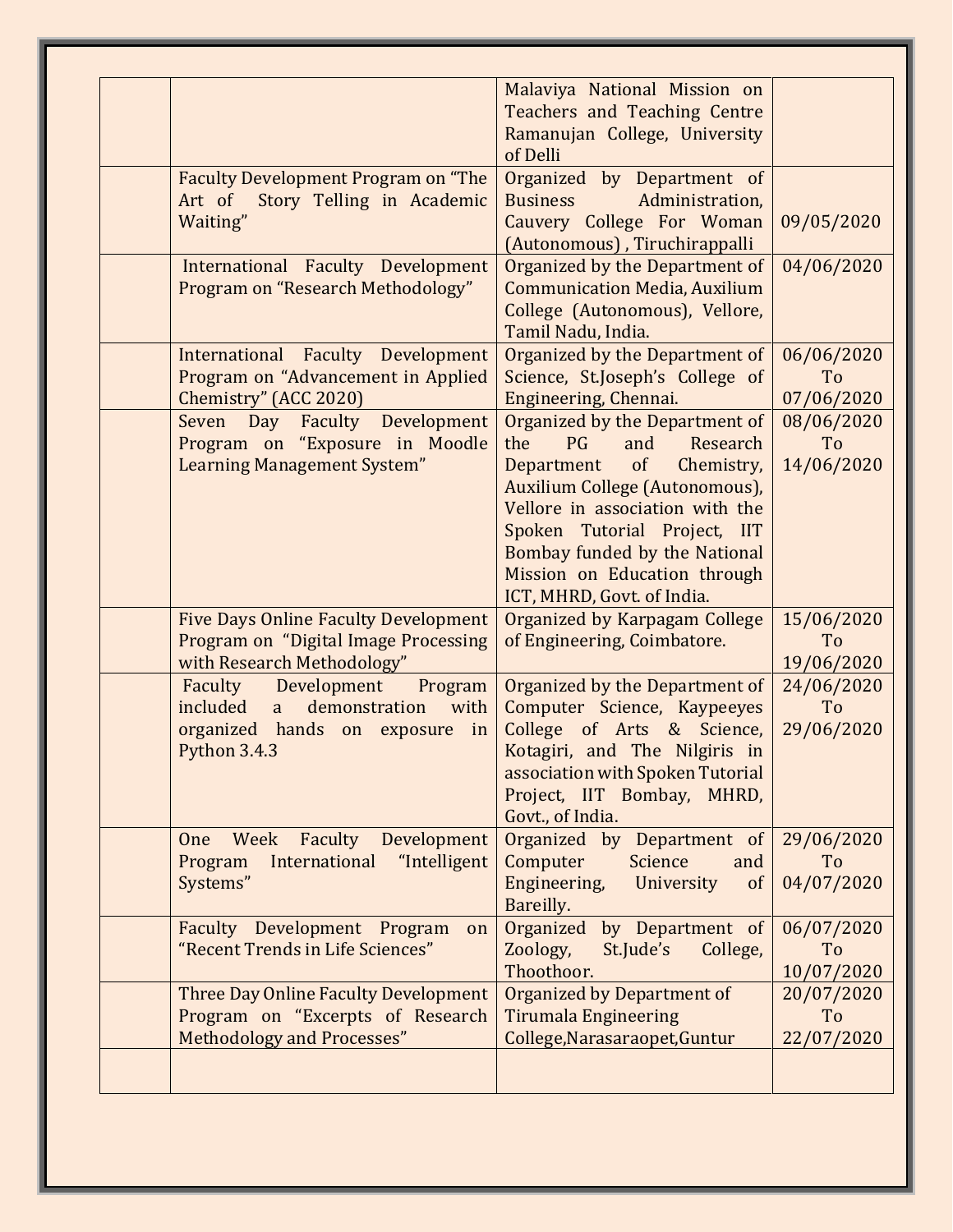| Faculty Development Program on "<br><b>Outcome Based Education"</b>                                      | Organized by School of Arts,<br>Science and Commerce and<br><b>Internal Quality Assurance Cell</b><br>(IQAC), Rai University,<br>Ahmedabed. | 23/07/2020<br>T <sub>o</sub><br>24/07/2020 |  |  |
|----------------------------------------------------------------------------------------------------------|---------------------------------------------------------------------------------------------------------------------------------------------|--------------------------------------------|--|--|
| National<br>Faculty<br>Week<br>One<br>Development Program on "Advanced<br><b>Welding Technologies"</b>   | Organized by Department<br>of<br>Mechanical<br>Engineering<br>$\&$<br>Technology,<br>Jain<br>University,<br>Bengaluru.                      | 04/08/2020<br>T <sub>o</sub><br>08/08/2020 |  |  |
| Faculty<br>Development<br>Five<br>Day<br>Program on "Insights into Biodiversity<br>and Taxonomy"         | Organized by the Centre for<br>Climate<br>Change<br>Studies,<br>Sathyabama Institute of Science<br>and Technology, Chennai.                 | 10/08/2020<br>To<br>14/08/2020             |  |  |
| Faculty Development Program<br>on<br>"End-to-End<br>Processes<br>in<br>Data<br>Analytical"               | Organized by the SSN College of<br>Engineering, Kalavakkam.                                                                                 | 02/11/2020<br>To<br>06/11/2020             |  |  |
| National Level Faculty Development<br>Programme on "Online Teaching and<br><b>Learning Tools"</b>        | Organized by the PG Department<br>of Chemistry and Computer<br>Science, St. Mary's College<br>(Autonomous), Thoothuudi.                     | 07/11/2020<br>To<br>08/11/2020             |  |  |
| Faculty Development Programme on<br>"Qualitative Teaching -Learning Post -<br>Covid 19 Era"              | Organized by the C.P. & Berar<br>E.S. College, Nagpur.                                                                                      | 19/11/2020<br>To<br>21/11/2020             |  |  |
| <b>Faculty</b> Development<br><b>DBT</b><br><b>Star</b><br>Program on "Drug Development and<br>Delivery" | Organized<br>by the<br>PG<br>and<br>Research<br>Department<br>of<br>Zoology,<br>Jamal<br>Mohamed<br>College.                                | 10/12/2020<br>To<br>12/12/2020             |  |  |
| Development<br>"Faculty<br>Two<br>Days<br>Program"                                                       | Organized by Department of<br>Commerce, Rathinam College of<br>Arts Science, Coimbatore.                                                    | 18<br>To<br>19/12/2020                     |  |  |
|                                                                                                          |                                                                                                                                             |                                            |  |  |
|                                                                                                          |                                                                                                                                             |                                            |  |  |
|                                                                                                          |                                                                                                                                             |                                            |  |  |
|                                                                                                          |                                                                                                                                             |                                            |  |  |
|                                                                                                          | <b>Skill Development Programmers</b>                                                                                                        |                                            |  |  |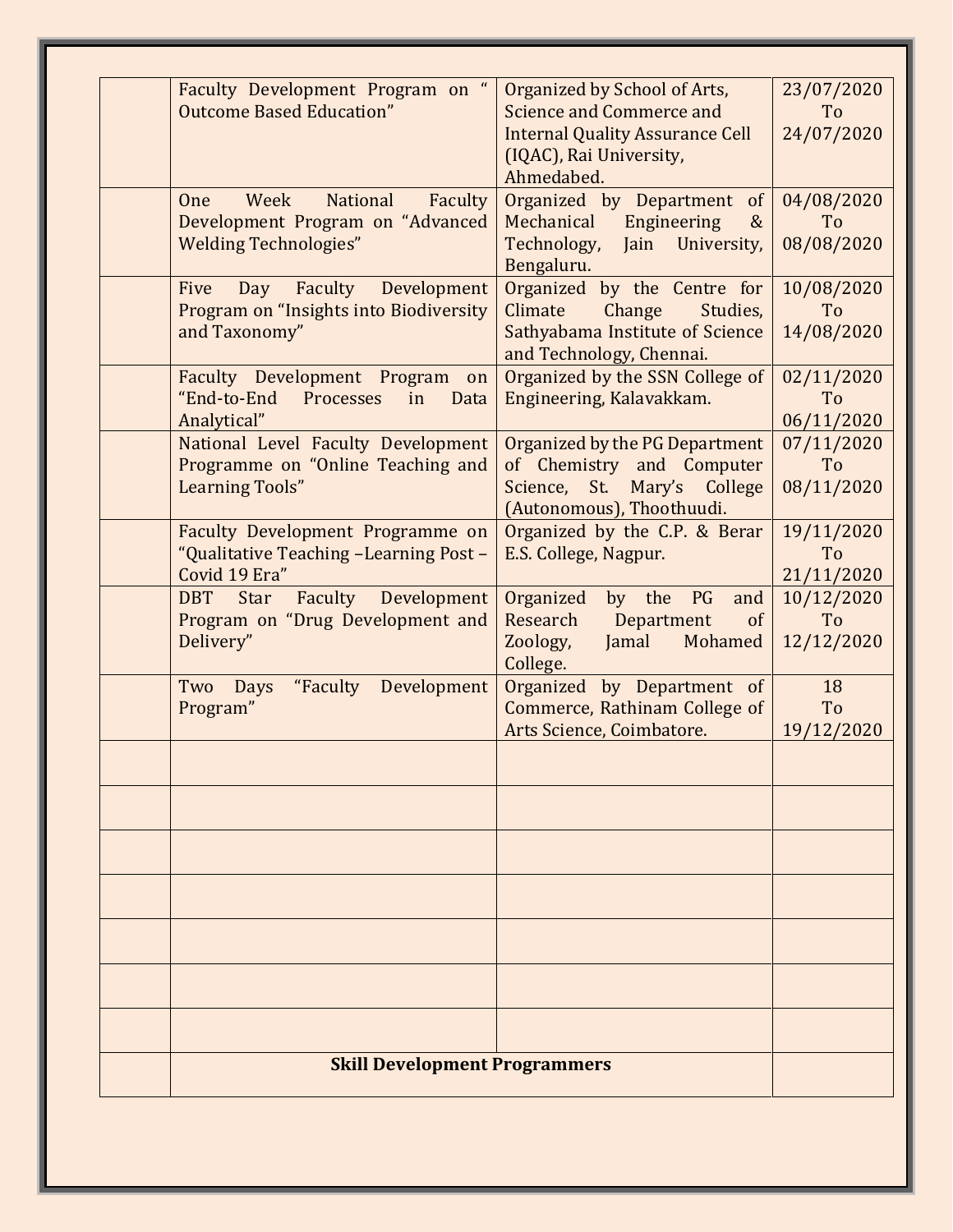| Three Days Skill Development<br>Program on "The Art of Resume                                                                                                                                                                                                                             | Organized by Placement and<br>Counseling Cells of Annammal                                                                                       | 25/06/2020<br>To               |
|-------------------------------------------------------------------------------------------------------------------------------------------------------------------------------------------------------------------------------------------------------------------------------------------|--------------------------------------------------------------------------------------------------------------------------------------------------|--------------------------------|
| <b>Writing and Interview Skills"</b>                                                                                                                                                                                                                                                      | <b>College of Education for Women,</b><br>Thoothukudi.                                                                                           | 27/06/2020                     |
| Seven Day Entrepreneurship Skill<br>Development Online Course<br>on<br>Ornamental Fisher- Production, Trade<br>and Technology Transfer.                                                                                                                                                   | Organized by Department of<br>Zoology(Diploma in Ornamental<br>Fish Production and Trade),<br>Kongunadu Arts and Science<br>College, Coimbatore, | 03/08/2020<br>To<br>09/08/2020 |
| Ten Days National Skill Development<br>Programme on "GST- Registration,<br>Assessment and Filing of Returns-<br>PHASE III "Sponsored by Rashtrlya<br>Shiksha Abhiyan, (RUSA) Project Titled<br>"Financial Training Tax Computation<br>and Statutory Compliances for Indian<br>Businesses" | Organized by Department of<br>Bharathiar<br><b>Commerce</b><br>University                                                                        | 02/11/2020<br>To<br>12/11/2020 |
|                                                                                                                                                                                                                                                                                           |                                                                                                                                                  |                                |
|                                                                                                                                                                                                                                                                                           |                                                                                                                                                  |                                |
|                                                                                                                                                                                                                                                                                           |                                                                                                                                                  |                                |
|                                                                                                                                                                                                                                                                                           |                                                                                                                                                  |                                |
|                                                                                                                                                                                                                                                                                           |                                                                                                                                                  |                                |

# **21. Conference/ Workshop/ Seminar/ Webinar:**

| S.No | Conference / Workshop/ Seminar/ Webinar                                                                                                                                                | <b>Level</b>    | Date (s)                       |  |
|------|----------------------------------------------------------------------------------------------------------------------------------------------------------------------------------------|-----------------|--------------------------------|--|
|      | Webinar                                                                                                                                                                                |                 |                                |  |
|      |                                                                                                                                                                                        |                 |                                |  |
|      | National Webinar on "SWAYAM: An e-Learning Platform"<br>organized by the IQAC and Library Committee, ACS<br>College, Lanja.                                                            | <b>National</b> | 12/06/2020                     |  |
|      | National Webinar on "Artificial Intelligence (AI):<br>Application in Life Science" Organized by Department of<br>Food Technology, Davangere University, Davangere.                     | <b>National</b> | 15/06/2020                     |  |
|      | International Virtual Seminar on "Materials and their<br>Application" organized by the Department of<br>Chemistry & Physics, SSM Institute of Engineering and<br>Technology, Dindigul. | International   | 18/06/2020<br>To<br>19/06/2020 |  |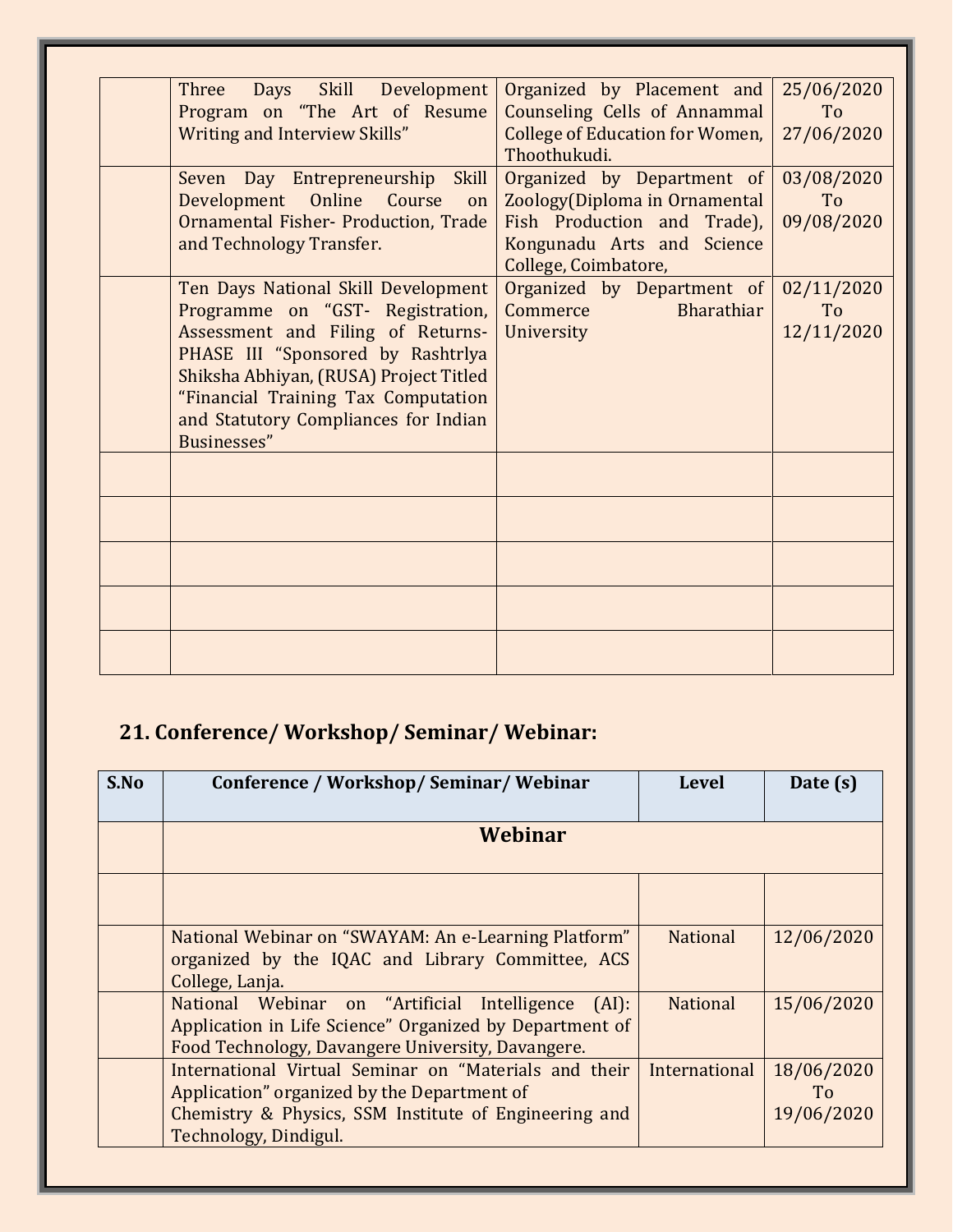| International Webinar on "Priniciple and Application of<br>Green Chemistry in Organic Synthesis and Analytical<br>Sciences" organized by the KIET Group of Institutions.                                                   | International   | 20/06/2020                     |
|----------------------------------------------------------------------------------------------------------------------------------------------------------------------------------------------------------------------------|-----------------|--------------------------------|
| International Webinar Lecture Series on "Bioscience: A<br>glance in Sharing and Learning" organized by the                                                                                                                 | International   | 24,                            |
| Department of Botany St. Joseph's (Autonomous),<br>Tiruchirappalli                                                                                                                                                         |                 | 25/06/2020                     |
| International Webinar on "Outbreak: Global Impact on<br>Environmental and Economy" Organized by the Sri Guru<br>Tegh Bahadur Khalsa College, Jabalpur. MP.                                                                 |                 | 26/06/2020                     |
| International Webinar on "Discipline is the key to<br>successfully career & know yourself and your                                                                                                                         | International   | 29,                            |
| Significance" organized by Swami Vivekananda Career<br>Guidance Cell of St. Aloysius Institute of Technology<br>Jabalpur MP.                                                                                               |                 | 30/06/2020                     |
|                                                                                                                                                                                                                            |                 |                                |
| National Webinar on "Discovery and Development of<br>Drugs in India with a Special Reference " Organized by<br>Department of Chemistry in association with Research &<br>Innovation Cell& IQAC, ANS College Barh.          | <b>National</b> | 02/07/2020                     |
| International Webinar Series on "Recent Trends in Life<br>Science" Organized by the Department of Zoology, G.T.N.<br>Arts College (Autonomous), Dindigul.                                                                  | International   | 03/07/2020                     |
| International Webinar on "Empowering Youth towards<br>Sustainable Development of Environmental the Role of<br>Educational Institution" Organized by KLE Society's<br>Science & Commerce College Kalamboli, Navi Mumbai.    | International   | 04/07/2020                     |
| National Webinar on "Online Learning Versus Traditional<br>Classroom Learning: Mechanical and Moral Knowledge<br>During the Era of Covid-19" Organized by the Department<br>of Education, Mazbat College, Udalguri, Assam. | <b>National</b> | 05/07/2020                     |
| Three Days International Webinar Series on "Recent<br>Advances in Life Sciences" Organized by the Department<br>of Zoology, Sri Meenakshi Government Arts College for<br>Women(Autonomous), Madurai.                       | International   | 08/07/2020<br>To<br>10/07/2020 |
| International Webinar on "Importance of Ergonomic in<br>Manufacturing" Organized by the Department of<br>Mechanical Engineering Mandsaur, University                                                                       | International   | 11/07/2020                     |
| International Webinar Series on "Astronomy and<br>Astrophysics" Entitled Are we along in the universe<br>organized by the Department of Applied Physics Karunya<br>Institute of Technology and Sciences, Coimbatore.       | International   | 24/07/2020                     |
| International Webinar on "The COVID-19 Pandemic:<br>Myths, Science and Hope" Organized by the Department of<br>Botany, Krishnager Government College, West Bangal.                                                         | International   | 26/07/2020                     |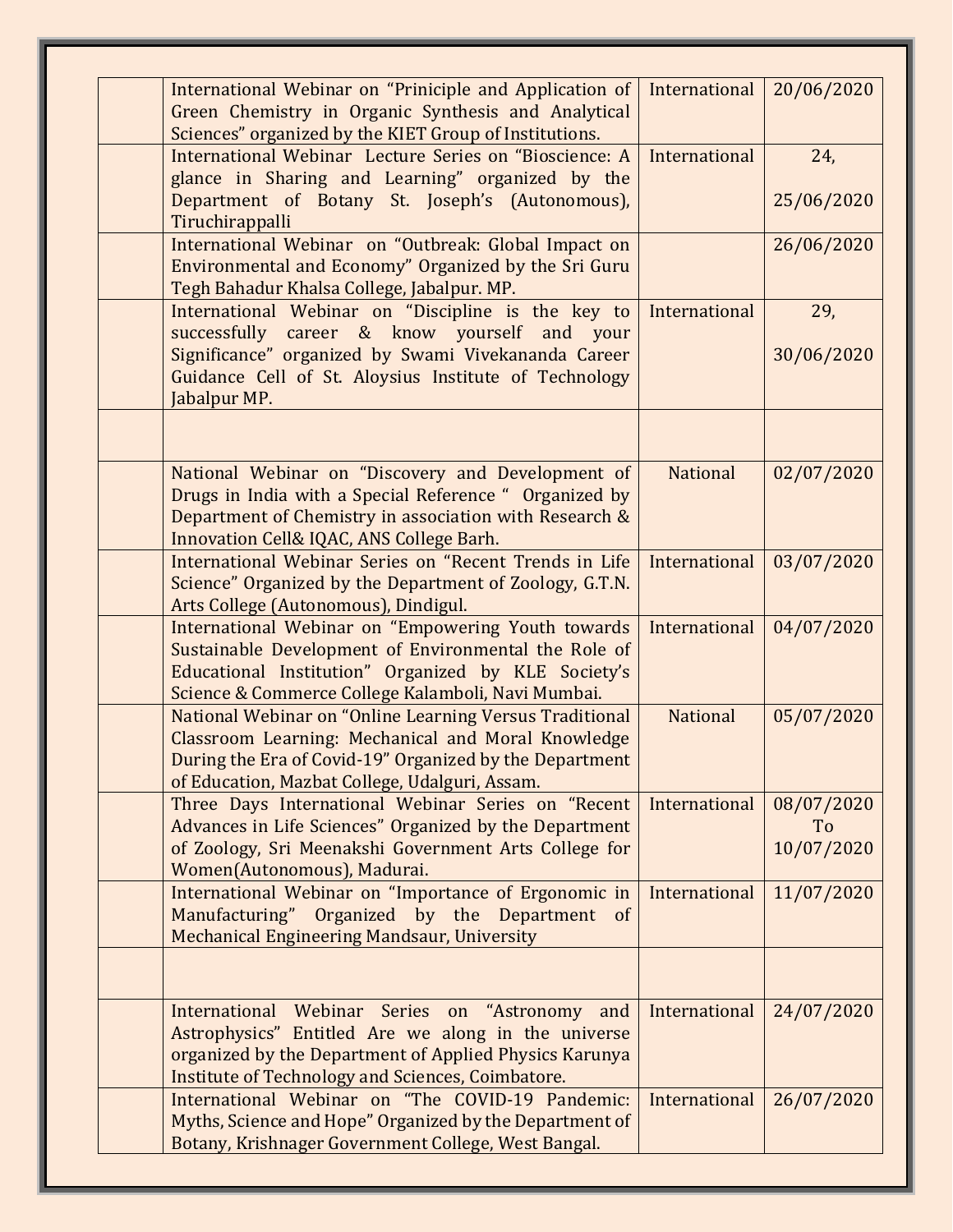| International Virtual Seminar on "New Normal in<br>Fisheries Sector Amidst and Post COVID-19 in India"<br>Organized by Tamil Nadu Dr.J.Jayalalithaa Fisheries<br>University, Chennai.                                                          | International   | 31/07/2020<br>To<br>02/08/2020 |
|------------------------------------------------------------------------------------------------------------------------------------------------------------------------------------------------------------------------------------------------|-----------------|--------------------------------|
| Four day International Webinar Series on "Medicinal<br>Plants Research and Drug Discovery" organized by the<br>Department of Botany St. Joseph's (Autonomous),<br>Tiruchirappalli                                                              | International   | 03/08/2020<br>To<br>06/08/2020 |
| National Webinar on "National Education Policy-2020"<br>organized by the Internal Quality Assurance Cell of Jamal<br>Mohamed College, Tiruchirappalli                                                                                          | <b>National</b> | 08/08/2020                     |
| <b>International Webinar on "Vibration Analysis of Rotating</b><br>Machinery" organized by the Department of Mechanical<br>Engineering, Mandsaur University M.P.                                                                               | International   | 10/08/2020                     |
| International Webinar "Pandemic Era of COVID-19: Where<br>we Stand? Where to Go?" organized by the Department of<br>Zoology, D.D.U Gorakhpur University, Gorakhpur.                                                                            | International   | 09/10/2020                     |
| National Virtual Seminar & Workshop Series on "Botanical<br>Evidences in Forensic Science" Organized by the PG &<br>Research Department of Botany and IQAC, N.S.S. College,<br>Pandalam.                                                       | <b>National</b> | 22/10/2020                     |
| National Webinar on "Intellectual Property Rights & Cyber<br>Laws" RUSA Sponsored 3 days Department of Home<br>Science, Dr.B.M.N. College, Matunga, Mumbai                                                                                     | <b>National</b> | 29/10/2020<br>To<br>31/10/2020 |
| National Webinar on "Aquaculture trends in India"<br>Organized by Aquanet Biosciences Pvt Ltd with<br>Collaboration of North Inland fisheries welfare society<br>NIFS.                                                                         | <b>National</b> | 02/11/2020                     |
| International Industry Academia Conclave - IIAC 2020 on<br>"Redefining Phytomedicines for Post COVID ERA"<br>organized by the Guru Nanak Centre for Research in<br>association with the Internal Quality Assurance Cell<br>Velachery, Chennai. | International   | 05/11/2020<br>To<br>12/11/2020 |
| Five Days International Webinar Series on "Recent<br>Advancements in Cancer Research and Therapy 2020"<br>organized by the Department of Biotechnology (DBT<br>Sponsored STAR Department Ayya Nader Janaki Ammal<br>College, Sivakasi.         | International   | 16/11/2020<br>To<br>20/11/2020 |
| Webinar on "Mindset for Success" jointly organized by PG<br>Research<br>Department of Zoology,<br>&<br>Arulmigu<br>Palaniandavar College of Arts & Culture, Palani and The<br>Thavaram Trust, Madurai,                                         | <b>National</b> | 18/12/2020                     |
| National e-Seminar on "Impact of Covid-19<br>on<br>Conservation of Biodiversity, Environmental & Water<br>Resources" on Mahatma Gandhi Arts, Science & Late N.P.<br>Coommerce College, Maharashtra, India                                      | <b>National</b> | 3/12/2020                      |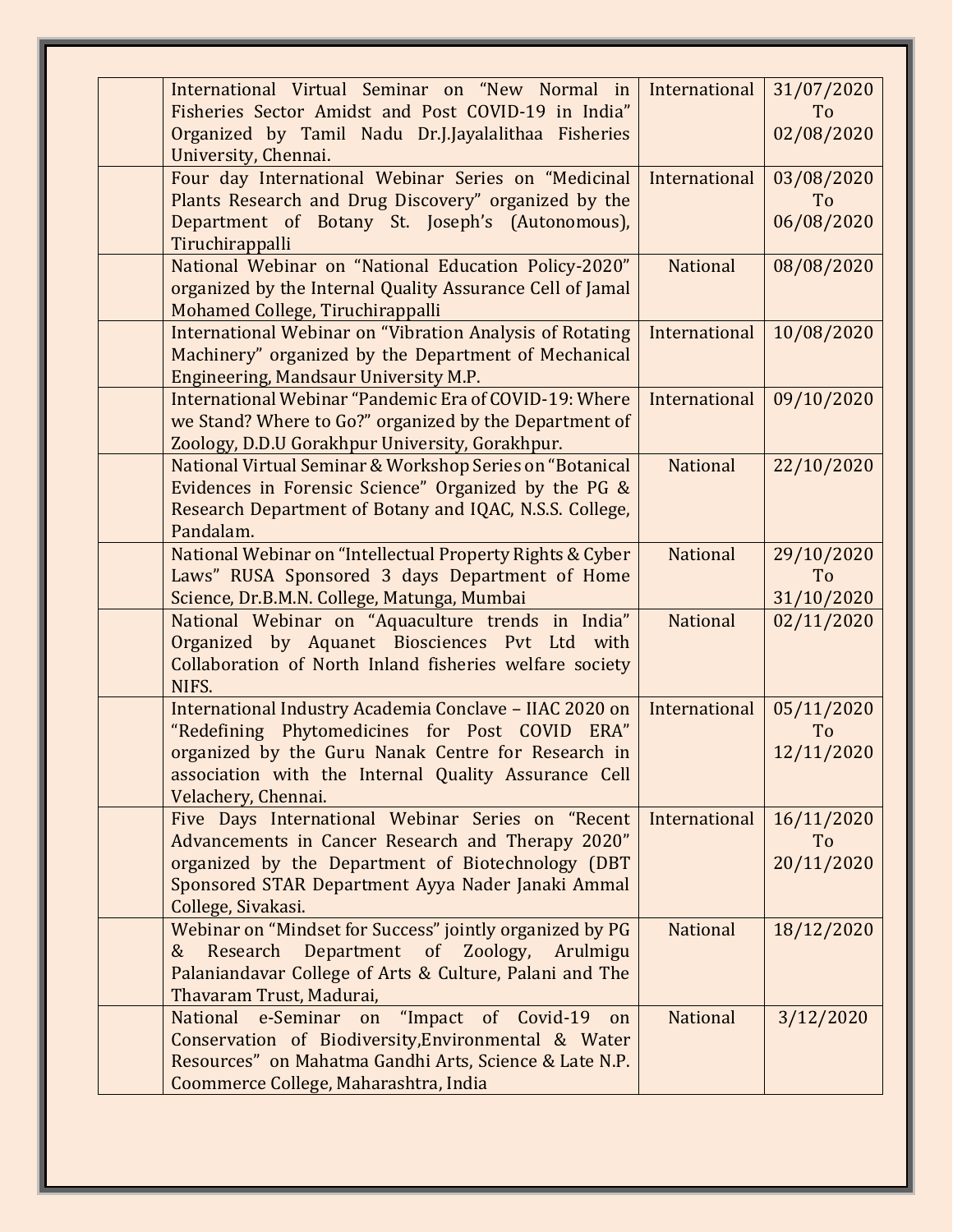| Virtual Seminar on "Relevance of Medicinal Plantsin<br>Carrent Scenario" on Manoharbhai Petel College of Arts<br>Commerce & Science, Maharashtra.                                                                                                                      | <b>National</b> | 17/12/2020                     |
|------------------------------------------------------------------------------------------------------------------------------------------------------------------------------------------------------------------------------------------------------------------------|-----------------|--------------------------------|
| virtual webinar on "Cultivation Techniques of Medicinal<br>Mushroom" (Department of Horticulture, Haryana)                                                                                                                                                             | <b>National</b> | 25/12/<br>2020                 |
| National Webinar on "Legume Diversity in India"<br>Organized by the Department of Botany, Sri Jagadguru<br>Renukachary College of Science, Arts and Commerce,<br>Bengaluru.                                                                                            | <b>National</b> | 20/1/2021                      |
| Webinar on "Application of Genetic Engineering &<br>Molecular Biology in Development of Transgenic Plant.<br>Organized by Department of Biotechnology, Kalinga<br>University, and Raipur.                                                                              | <b>National</b> | 27/12/2020                     |
| Webinar Series Entitled "Recent Advancements in Cancer<br>Research and Therapy 2020" Organized by Department of<br><b>Biotechnology (DBT Sponsored STAR Department)</b>                                                                                                | International   | 16/11/2020<br>To<br>20/11/2020 |
| International Webinar on "Urban Pest Control" on<br>Organized by the PG & Research Department of Advanced<br>Zoology and Biotechnology, Guru Nanak College<br>(Autonomous), Salai, Velachery, Chennai - 42.                                                            | International   | 11/12/2020                     |
| International webinar on "Genome Editing to Enhance<br>Multiple Disease Resistance in Crop Plants" Organized by<br>Team Plantgenomia, University of Canada.                                                                                                            | International   | 20/12/2020                     |
| International " No alternative of Water on Earth:<br>Conserving Wetlands, Conserves Water" Organized by<br>Green Club of Kalinga, University, Nava Raipur.                                                                                                             | International   | 02/02/2021                     |
| <b>Workshop</b>                                                                                                                                                                                                                                                        |                 |                                |
| Workshop on " Personality Development-Unlearn to<br>Learn the Skill" organized by PG & Research Department<br>of Commerce, National College, (Autonomous),<br>Tiruchirappalli                                                                                          |                 | 19/05/2020                     |
| State Level Workshop on "The Online Procedure to be<br>Followed for Admissions Examination" Organized by<br>Internal Quality Assurance Cell (IQAC) in association with<br>Balaghat Shikshan Sanstha's Arts, Science and Commerce<br>College, Naldurg, Magarashtra.     | <b>State</b>    | 11/06/2020                     |
| International Workshop on "Moral Education, Positive<br>Mental Health and Happiness for Kids" organized by<br>Genius Kids International Powered by Eudoxia Education,<br>Registered<br>India.<br>under<br>Ministry<br>$\sigma$<br>Corporate<br>Affairs, Govt. of India | International   | 30/06/2020                     |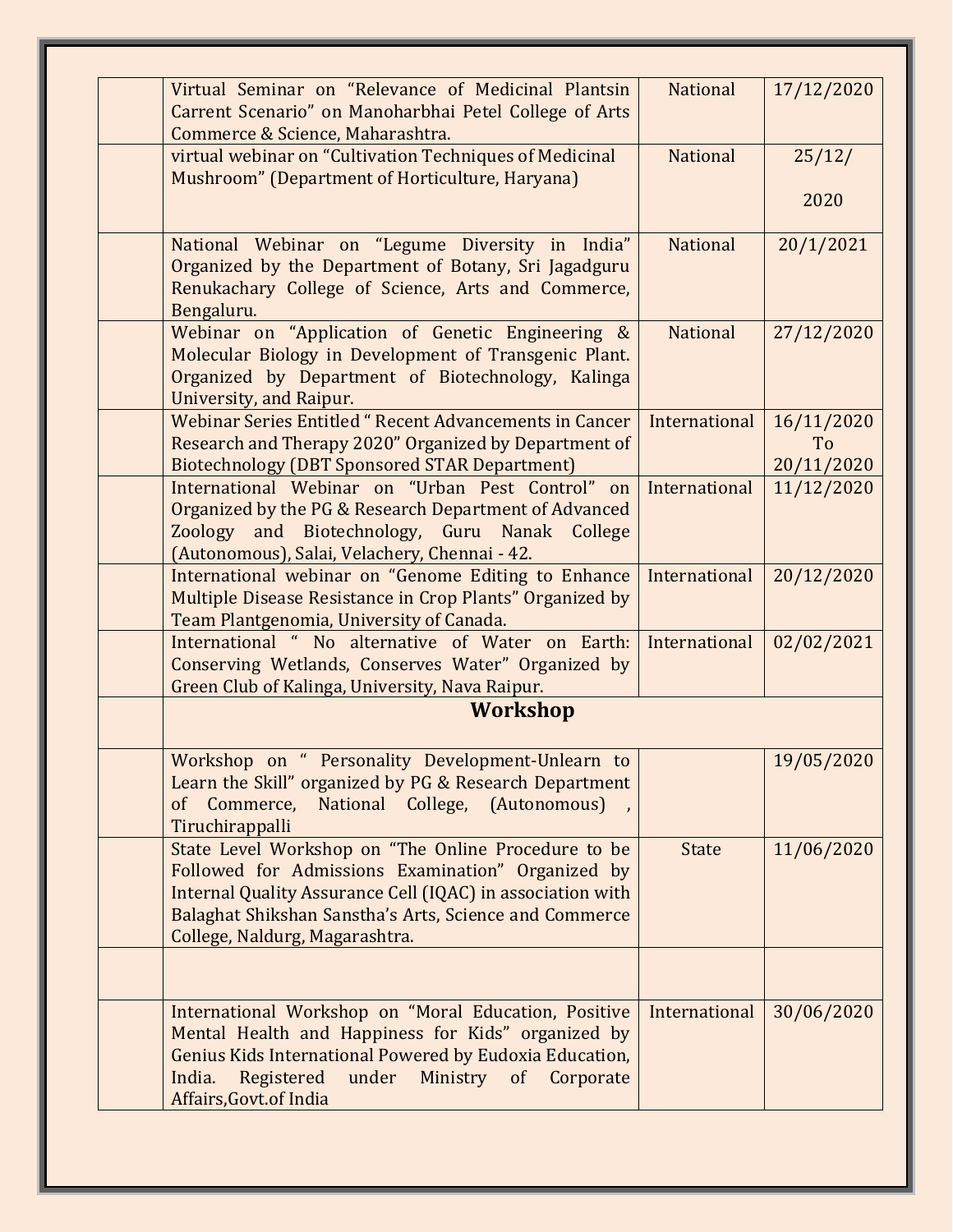| Week Workshop on "Materials Technology<br>One<br>Advancement in Current Scenario - MTACS2020"<br>Organized by the Department of Physics, Sathyabama<br>Institute of Science and Technology, Chennai.                 |                 | 04/07/2020<br>To<br>10/07/2020 |
|----------------------------------------------------------------------------------------------------------------------------------------------------------------------------------------------------------------------|-----------------|--------------------------------|
| State Level Online Workshop on "Sericulture - Boon in<br>Bio-entrepreneurship. Organized by P.G & Research<br>Department of Zoology, Arulmigu Palaniandavar College<br>of Arts & Culture, Palani.                    | <b>State</b>    | 27/10/2020<br>To<br>29/10/2020 |
| National Workshop on "Intellectual Property Rights (IPR)<br>and Innovations" jointly organized by<br>Research promotion committee (IQAC) and Institution's<br>Innovation Council, Bajaj College of Science, Wardha   | <b>National</b> | 19/12/2020                     |
| <b>Conference</b>                                                                                                                                                                                                    |                 |                                |
|                                                                                                                                                                                                                      |                 |                                |
| <b>Interdisciplinary National E-Conference on</b><br>"Environmental Challenges, Problem and Remedies<br>"Organized by the Department of Geography, Shivshakti<br>Arts and Commerce College, Babhulgaon               | <b>National</b> | 12/06/2020                     |
| Three Days National Level E-Workshop on "Disaster<br>Management Preparedness on theme know DisasterNo<br>Disaster" Organized by the Department of Life Learning<br>and Extension Baba Amravati University, Amravati. | <b>National</b> | 27/06/2020<br>To<br>29/06/2020 |
| <b>National</b><br>Web<br>Conference<br>"Synthesis<br>on<br>and<br>Characterization of Novel Materials" Organized by PG &<br>Research Department of Physics, Muthurangam Govt. Arts<br>College(a), Vellore.          | <b>National</b> | 06/07/2020<br>To<br>07/07/2020 |
| Two Days International e-Conference on "India - China<br>Relation: Galwan Puzzle and Beyond" Organized by<br>Department of Political Science and Department of Civics<br>and Politics University of Mumbai.          | International   | 13/07/2020<br>To<br>14/07/2020 |
| International E- Conference on "Industry 4.0: Future<br>Perspective and Agility (ICIFPA 2020)" Organized by the<br>School of Computer Science and School of Law Sandip<br>Univerity, Nashik.                         | International   | 29/07/2020<br>To<br>30/07/2020 |
| <b>International Conference on "Application of Artificial</b><br>Intelligence and Machine Learning" Attended Panel<br>Discussion on the Topic Organized by Sharda University<br>Uttar Pradesh, Goida.                | International   | 29,<br>30/10/2020              |
| Workshop on "How to Publish in Scopus Indexed Journal"<br>Organized by the Research and Publication Division of<br><b>Gujarat National University.</b>                                                               | <b>National</b> | 31/10/2020                     |
|                                                                                                                                                                                                                      |                 |                                |
|                                                                                                                                                                                                                      |                 |                                |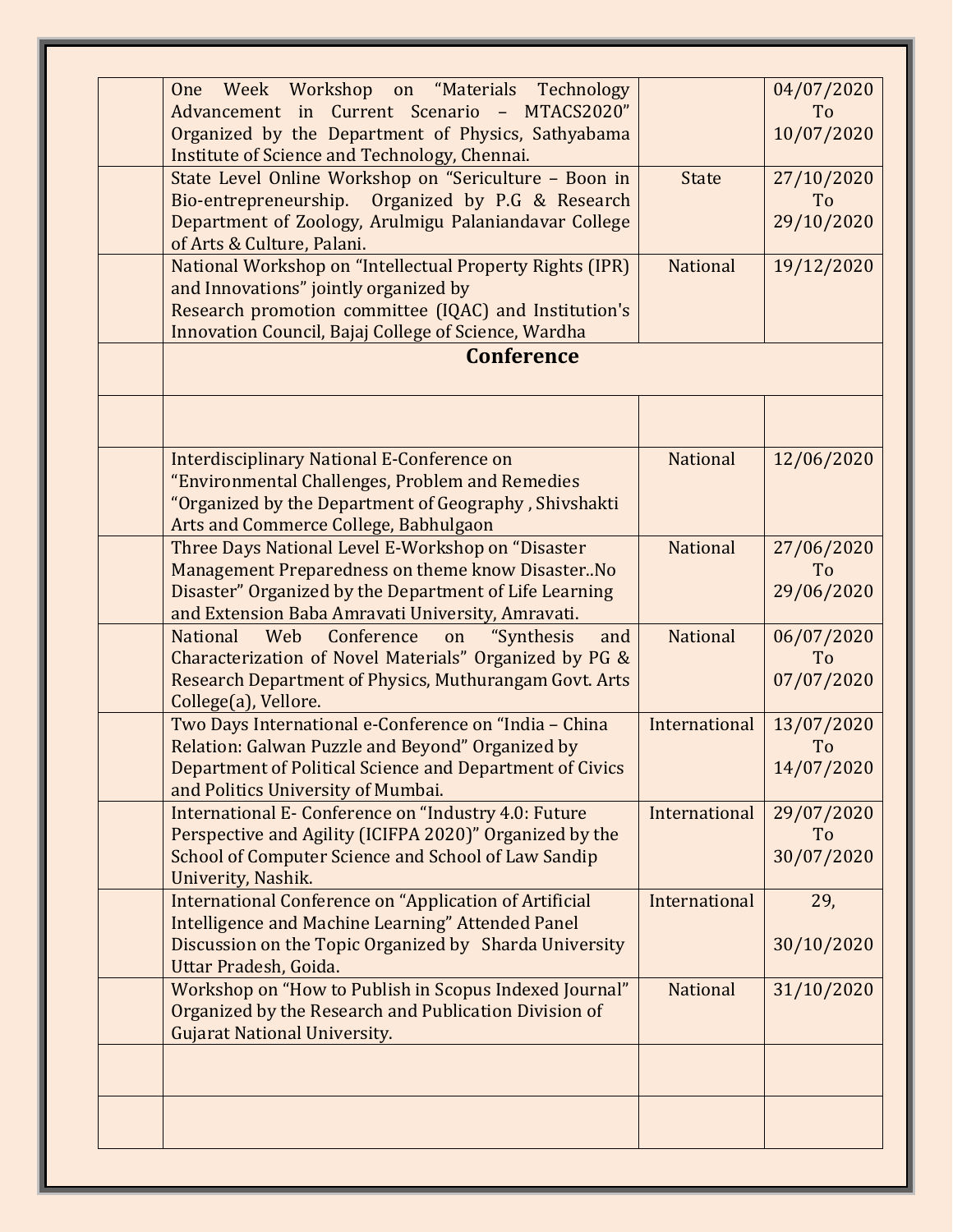|  |  |  |  |  | <b>22. Details of Short Tems Training Program:</b> |
|--|--|--|--|--|----------------------------------------------------|
|--|--|--|--|--|----------------------------------------------------|

| S.No | <b>Name of the Program:</b>                                                                                                               | <b>Institution where attened</b><br>and Place                                                                                                                                                                           | Date (s)                       |
|------|-------------------------------------------------------------------------------------------------------------------------------------------|-------------------------------------------------------------------------------------------------------------------------------------------------------------------------------------------------------------------------|--------------------------------|
|      |                                                                                                                                           |                                                                                                                                                                                                                         |                                |
|      | <b>Comprehensive set of Topics Pertaining</b><br>to GeoGebra 5.04                                                                         | Organized Jamal Mohamed<br>College by Spoken Tutorial<br>Project,<br><b>IIT</b><br>Bombay,<br>Founded by the National<br>Mission on Education ICT,<br><b>MHRD, Govt. of India.</b>                                      | 10/05/2020                     |
|      | Comprehensive set of Topics<br>to<br>Pertaining to R were convered in the<br>training.                                                    | Organized Jamal Mohamed<br>College by Spoken Tutorial<br>Project, IIT<br>Bombay,<br>Founded by the National<br>Mission on Education through<br>ICT, MHRD, Govt. of India.                                               | 15/05/2020                     |
|      | Successful completion on one week<br>National Level Faculty Development<br>Program and Online Training on "PHP<br>and MySQL"              | Organized Spoken Tutorial<br>Project,<br><b>IIT</b><br>Bombay,<br>by the National<br>Founded<br>Mission on Education through<br>ICT, MHRD, Govt. of India.                                                              | 18/06/2020<br>To<br>24/06/2020 |
|      | AICTE Sponsored one Week Online<br><b>Short Term Training Program (STTP-I)</b><br>Role of Smart Technology in Maritime<br>Industri.es     | <b>AICTE</b><br><b>Sponsored</b><br>by<br>Department<br>Organized<br>of<br>Electrical<br>and<br>Electronics<br>Academy<br>Engineering,<br>of<br>maritime<br>Education<br>and<br>Training (AMET), University<br>Chennai. | 02/11/2020<br>To<br>07/11/2020 |
|      | Ten Days National Training on "Recent<br>Advances, NCES IN Entomology - New<br>Dimension to Invigorate the Insect Pest<br>Management"     | Organized by Department of<br>Entomology,<br>College<br>of<br>Horticultural, <b>Horticultural</b> ,<br>Bidar,<br><b>Karnataka</b>                                                                                       | 07/12/2020<br>To<br>18/12/2020 |
|      | AICTE Sponsored one Week Online<br>Short Term Training Program (STTP)<br>"Digitization<br>Industrial<br>in<br>on<br>Automation"(Phase 3). | <b>AICTE</b><br><b>Sponsored</b><br>by<br>Organized<br>Department<br>of<br>Electrical and Electronics<br>$\&$<br><b>Instrumentation Engineering,</b><br>Kumaraguru<br>College<br>of<br>Technology, Coimbatore.          | 07/12/2020<br>To<br>12/12/2020 |
|      | AICTE Sponsored one Week Online<br>Short Term Training Program (STTP-                                                                     | <b>AICTE</b><br><b>Sponsored</b><br>by<br>Organized<br>Department<br>of<br>Electrical<br>Electronics<br>and                                                                                                             | 14/12/2020<br>To<br>19/12/2020 |